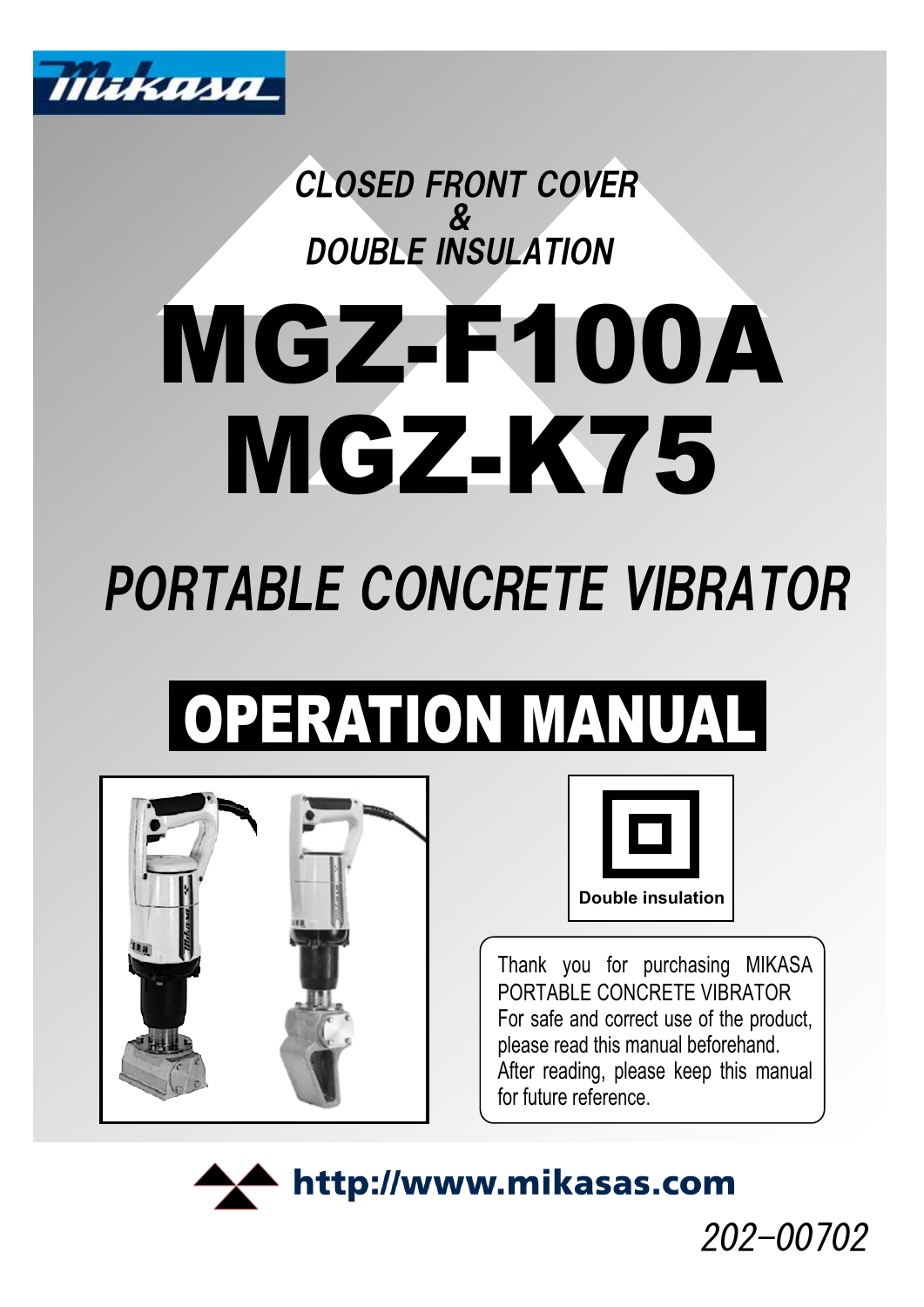## TABLE OF CONTENTS

| $\mathcal{I}_{-}$ |         |                                                              |
|-------------------|---------|--------------------------------------------------------------|
| $\mathcal{P}$     |         |                                                              |
|                   | $2 - 1$ | Use Of Machine                                               |
|                   | $2 - 2$ | <b>Warning For Incorrect Applications And Incorrect Uses</b> |
|                   | $2 - 3$ | Structure                                                    |
|                   | $2 - 4$ | Power Transmission                                           |
|                   | $2 - 5$ | Double Insulation                                            |
| 3.                |         | 3                                                            |
| $\overline{4}$    |         | З                                                            |
|                   | $4 - 1$ | <b>General Cautions</b>                                      |
|                   | $4 - 2$ | <b>Cautions Before Work</b>                                  |
|                   | $4 - 3$ | <b>Cautions During Work</b>                                  |
|                   |         | 4-4 Cautions For Maintenance                                 |
|                   |         | 4-5 Labeling Position                                        |
|                   | $4 - 6$ | Descriptions Of Symbols Used On Safety Label                 |
|                   |         | 8                                                            |
|                   | $5 - 1$ | Outline Drawing (dimension and name of each part)            |
|                   | $5 - 2$ | Specification                                                |
| 6.                |         |                                                              |
|                   |         | 10                                                           |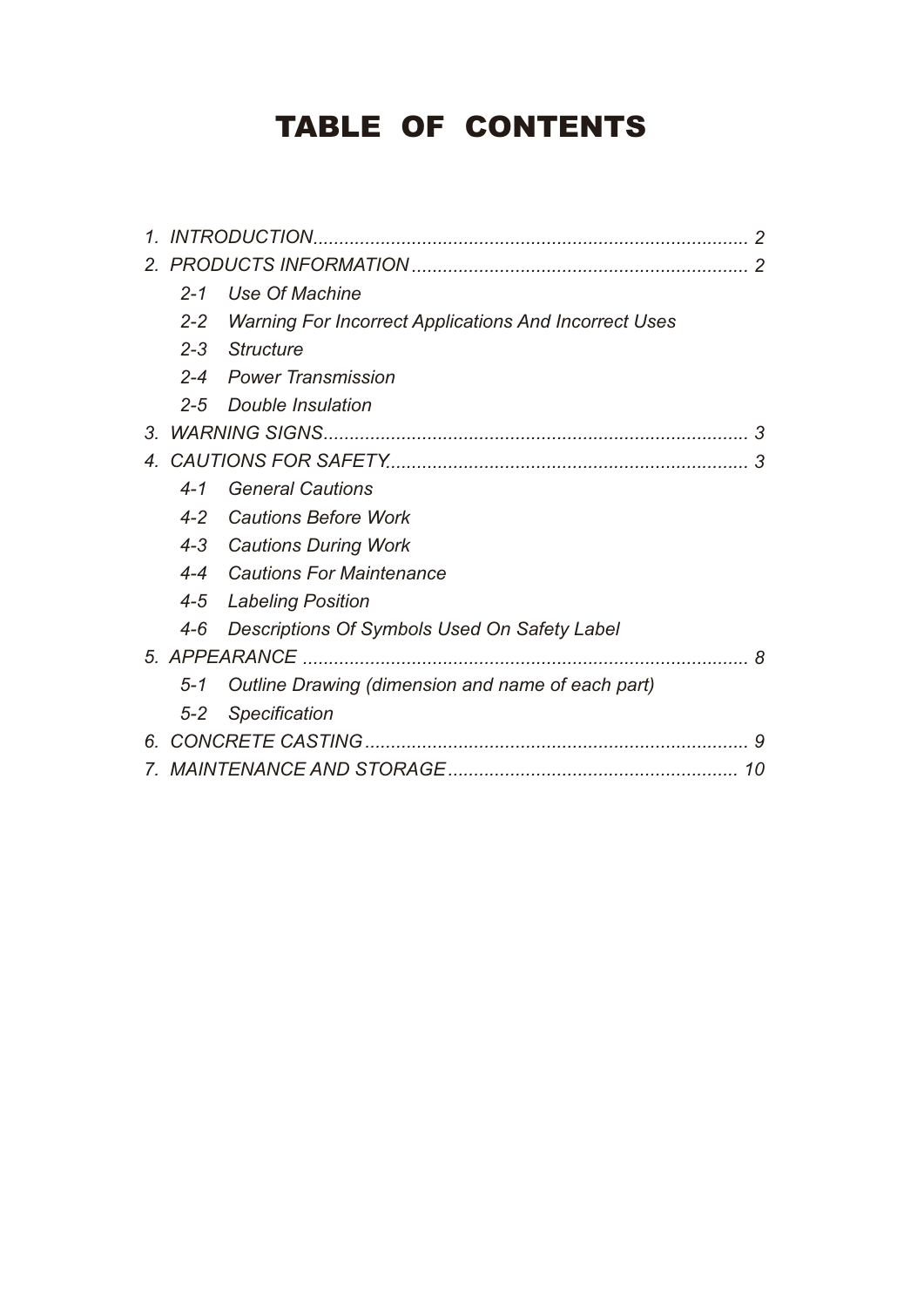## **1. INTRODUCTION**

䖃 This instruction manual describes the correct operation method of Portable Concrete Vibrator and its easy inspection and maintenance. To enhance your work efficiency and to make your work more effective, please read this manual before using the vibrator.

● After you finish reading, please keep this manual at hand so that you can refer to it whenever necessary.

● For repair parts, parts lists, service manuals and repair requests, please contact your distributor, our sales office or Mikasa Parts Service Center. Parts lists are also available at our homepage, MIKASA website, at *http://www.mikasas.com.* 

The illustrations in this instruction manual might differ in part from the actual product due to design change, etc.

## **2. PRODUCTS INFORMATION**

#### **Use Of Machine**

Portable concrete vibrator is for concrete casting of walls, pillars and joists with high bar arrangement density for which a vibrator used in the concrete cannot provide sufficient compacting. This vibrator, when pressed on the formwork panel, can give vibration to concrete from outside the form stop to prevent insufficient concrete filling and provide beautiful surface finish.

Concrete casting in an area deep down the ground or anywhere far from the power source can be done easily by extending the cord. Because this vibrator is small and light, long work and machine handling can be done easily and safely.

#### **Warning For Incorrect Applications And Incorrect Uses**

Do not use this vibrator for purpose other than concrete compacting. The portable concrete vibrator should not be put directly in concrete. This is the vibrator to be used outside the concrete, and is supposed to be pressed on the outside of formwork. Never connect this vibrator to voltage other than 220V . If connected to wrong voltage, damage of the machine might occur, and there will be danger of electrification. To prevent the risk of electrification, make sure to use a breaker at the power source.

Do not hold the vibrating head and the vibrating area near the vibrating head while you work. There is a risk of vibration induced disease.

#### **Structure**

At the end of this portable concrete vibrator, there is a vibration part that can generate strong vibration. This part contains an eccentric pendulum that can generate vibration by using the rotary motion of a motor via a spring coupling.This motor is a commutator motor using voltage of 220V.

#### **Power Transmission**

The power from a 220V power source rotates the commutator motor. Via the spring coupling, the motor rotating at high speed turns the eccentric pendulum, which generates vibration for concrete compaction. A switch is used to turn on and off the commutator motor.

#### **Double Insulation**

This vibrator is marked with a " $\boxed{1}$ " symbol because two insulators are used as double insulation between the electricity conducting part and the outside frame that comes into contact with people.

Double insulation tools are highly safe against electrification.

If the existing part is replaced with a different part, or when the parts are assembled incorrectly, double insulation structure will be lost, and the vibrator might become unsafe to operate.

For disassembly/assembly of electric system and parts change or repair, please contact your distributor.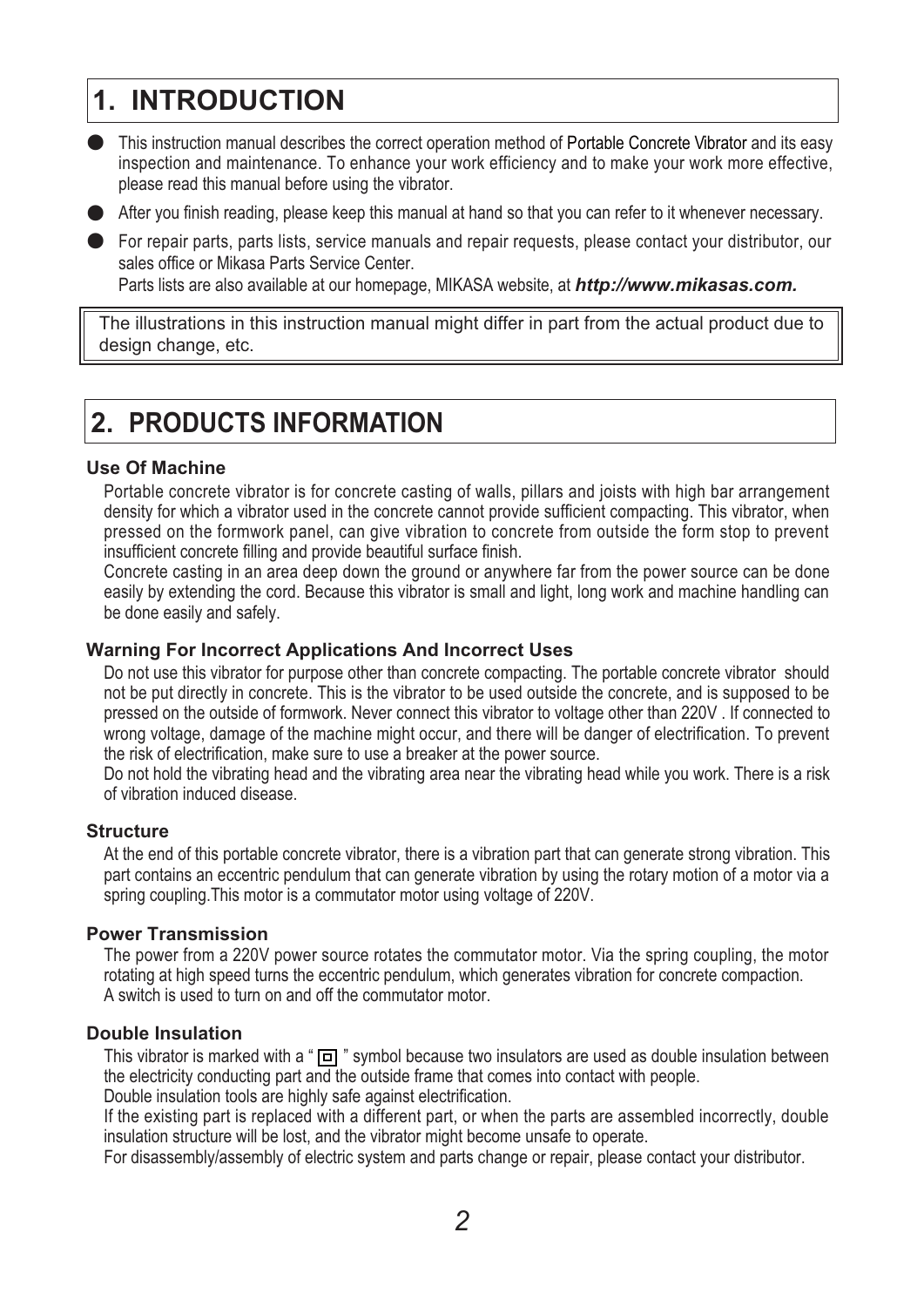| <b>ACAUTION</b> | Always check the machine to see if there is any loosened<br>bolt or abnormal part. Operate the machine after making sure<br>the machine is in normal condition.<br>• The faceplate (operation method, warning information, etc.)<br>on the machine is very important for safe operation of the<br>machine. Clean the machine and always keep the<br>information on the faceplate clearly legible.<br>• When the information on the faceplate (operation method,<br>warning information, etc.) on the machine is difficult to read,<br>replace it with a new one.<br>• It is dangerous if young children come into contact with the<br>machine. Use some measure, such as "Do not enter" sign<br>around the work area or proper storage (storage location) of<br>the machine, to prevent children from coming near the<br>machine. |  |
|-----------------|-----------------------------------------------------------------------------------------------------------------------------------------------------------------------------------------------------------------------------------------------------------------------------------------------------------------------------------------------------------------------------------------------------------------------------------------------------------------------------------------------------------------------------------------------------------------------------------------------------------------------------------------------------------------------------------------------------------------------------------------------------------------------------------------------------------------------------------|--|
|                 | • MIKASA is not responsible for remodeling without<br>manufacturer's permission or accident caused by any use<br>other than [warning for incorrect purpose and incorrect use].                                                                                                                                                                                                                                                                                                                                                                                                                                                                                                                                                                                                                                                    |  |

### **4-2. Cautions Before Work**

| <b>AWARNING</b> | Before working, carefully make sure that there is no<br>$\bullet$<br>buried pipe such as electric wire tubes, water pipes or<br>gas pipes in the area where work is to be done.<br>$\bigcirc$ If there are buried objects, the tool might touch them, causing an<br>accident of electrification or electric leak, or gas leakage.<br>• Always keep the work area clean.<br>$\bigcirc$ Unorganized littered work site is likely to cause accident.<br>• Consider the surrounding condition of work area.<br>$\circ$ Do not use the machine in rain, and when the plug or the outlet<br>of vibrator and extension cord is wet.<br>$\circlearrowright$ Keep the work area sufficiently lighted.<br>$\bigcirc$ Do not use the machine in the environment where there is<br>flammable liquid gas nearby. |  |
|-----------------|-----------------------------------------------------------------------------------------------------------------------------------------------------------------------------------------------------------------------------------------------------------------------------------------------------------------------------------------------------------------------------------------------------------------------------------------------------------------------------------------------------------------------------------------------------------------------------------------------------------------------------------------------------------------------------------------------------------------------------------------------------------------------------------------------------|--|
| <b>CAUTION</b>  | <b>Noise prevention rule</b><br>$\bullet$<br>For noise, there are laws and rules established by the ordinances<br>of each municipality.<br>It is necessary to use the machine at below the specified allowable<br>noise level to prevent noise problem in the vicinity.<br>Depending on the situation, use noise shielding fence when<br>working.                                                                                                                                                                                                                                                                                                                                                                                                                                                   |  |
| <b>ADANGER</b>  | Please check the followings before using the machine.<br>$\bullet$<br>Check the following items before plugging into the<br>outlet.<br>$\bigcirc$ Check the power source to be used.<br>* Always make sure the power is the one shown on the<br>faceplate. The power voltage you can use is 90-110V single<br>phase. If you use the voltage that exceeds the display, the<br>motor coil might be burned out.<br>If the voltage is low, the current flowing to the motor circuit<br>increases and there arises potential for danger of burnout.<br>Also do not use direct current power. That will result not only<br>in damage of the product but also in accident.                                                                                                                                 |  |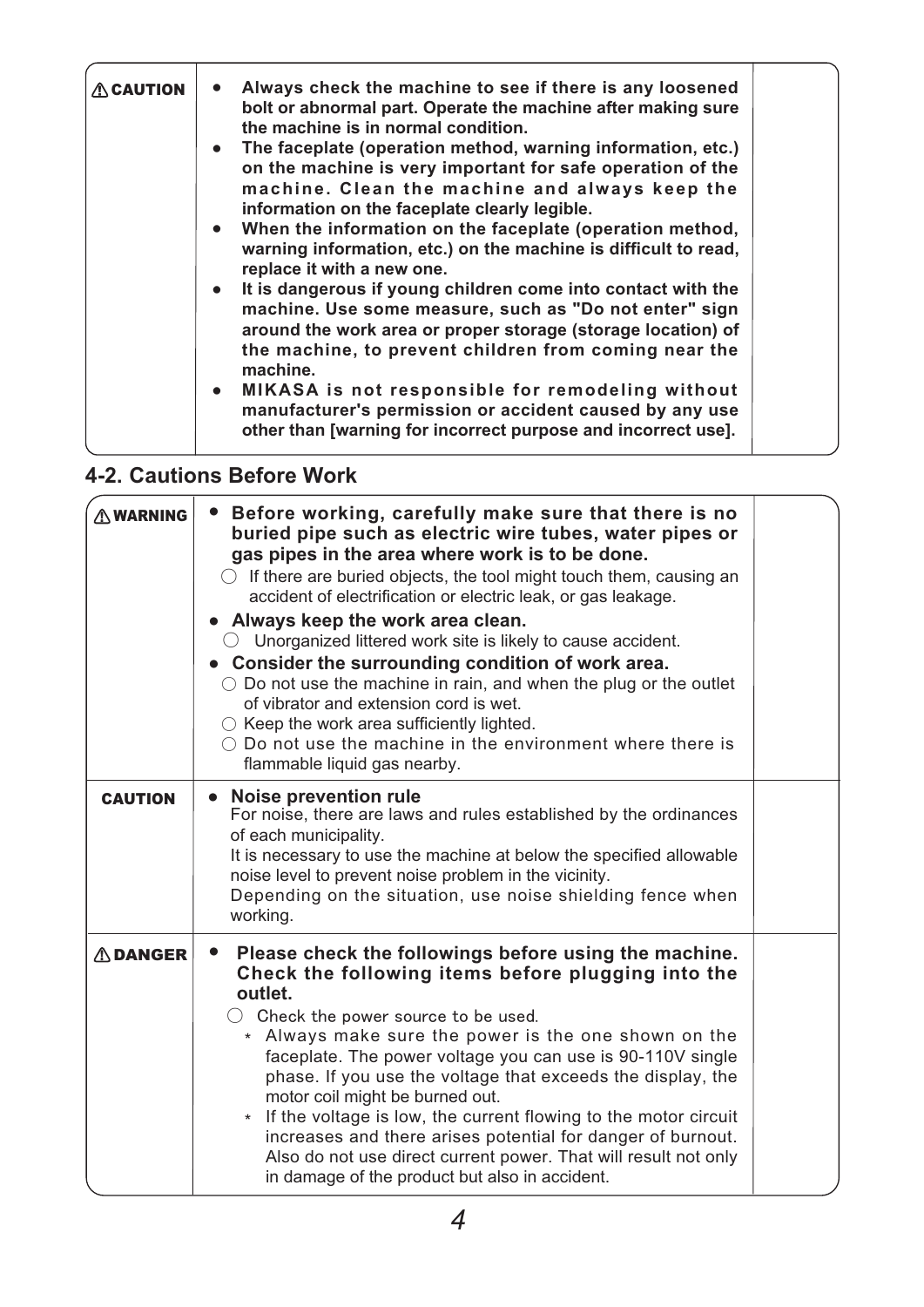## **3. WARNING SIGNS**

This manual explains the operation method of Portable Concrete Vibrators. Please work safely with our product by reading this manual and fully understanding the content.

The (  $\bigwedge$  ) mark used in this manual and the safety label on the machine are warning signs. For your safety, please follow the rule of warning signs.

Each ( $\langle \mathcal{D} \rangle$  ) warning sign represents danger to people as shown below.

- $\triangle$  DANGER: Extremely dangerous if the instruction is not followed, resulting in potential accident of death or serious injury.
- **WARNING:** Danger exists if the instruction is not followed, resulting in potential accident of death or serious injury.
- **ALGENTION:** Potential for danger exists if the instruction is not followed, resulting in injury accident.

Caution (No  $\langle \cdot \rangle$  mark): Potential for physical damage if the instruction is not followed.

## **4. CAUTIONS FOR SAFETY**

#### **4-1. General Cautions**

| $\wedge$ WARNING | • Do not work if one of the following conditions exists.<br>$\bigcirc$ Your body condition is not good because of overwork<br>or illness.<br>$\bigcirc$ When you are under the influence of some medication.<br>When you are drinking.                                                                                                                      |  |
|------------------|-------------------------------------------------------------------------------------------------------------------------------------------------------------------------------------------------------------------------------------------------------------------------------------------------------------------------------------------------------------|--|
| <b>ACAUTION</b>  | Read the operation manual well and work safely<br>$\bullet$<br>by taking correct steps of operation.<br>$\bigcirc$ Prevent the operation of the machine by someone<br>who does not have sufficient knowledge of<br>operation.                                                                                                                               |  |
|                  | • Work in proper work clothes.<br>Always use protective gear (helmet, protective<br>goggles, safety shoes, anti-vibration gloves, etc.) for<br>safe operation of the machine, and wear appropriate<br>work clothe.<br>For outdoor work, rubber gloves and slip-resistant<br>shoes are recommended.<br>Long hair should be covered with a cap or hair cover. |  |
|                  | Please wear noise suppressing device.<br>When doing work that generates high level of noise,<br>wear noise suppressing devices such as ear plugs or<br>ear muffs.                                                                                                                                                                                           |  |
|                  | Check the machine carefully to make sure there is<br>no breakage, crack or deformation.                                                                                                                                                                                                                                                                     |  |
|                  | Check also the cabtyre cord to make sure the<br>conducting part is not exposed due to wear or crack.<br>As the cabtyre cord wears relatively quickly, please<br>replace with a new one at early timing. Also check the<br>power outlet and the plug for breakage, deformation,<br>burn or damage at the cord connection area.                               |  |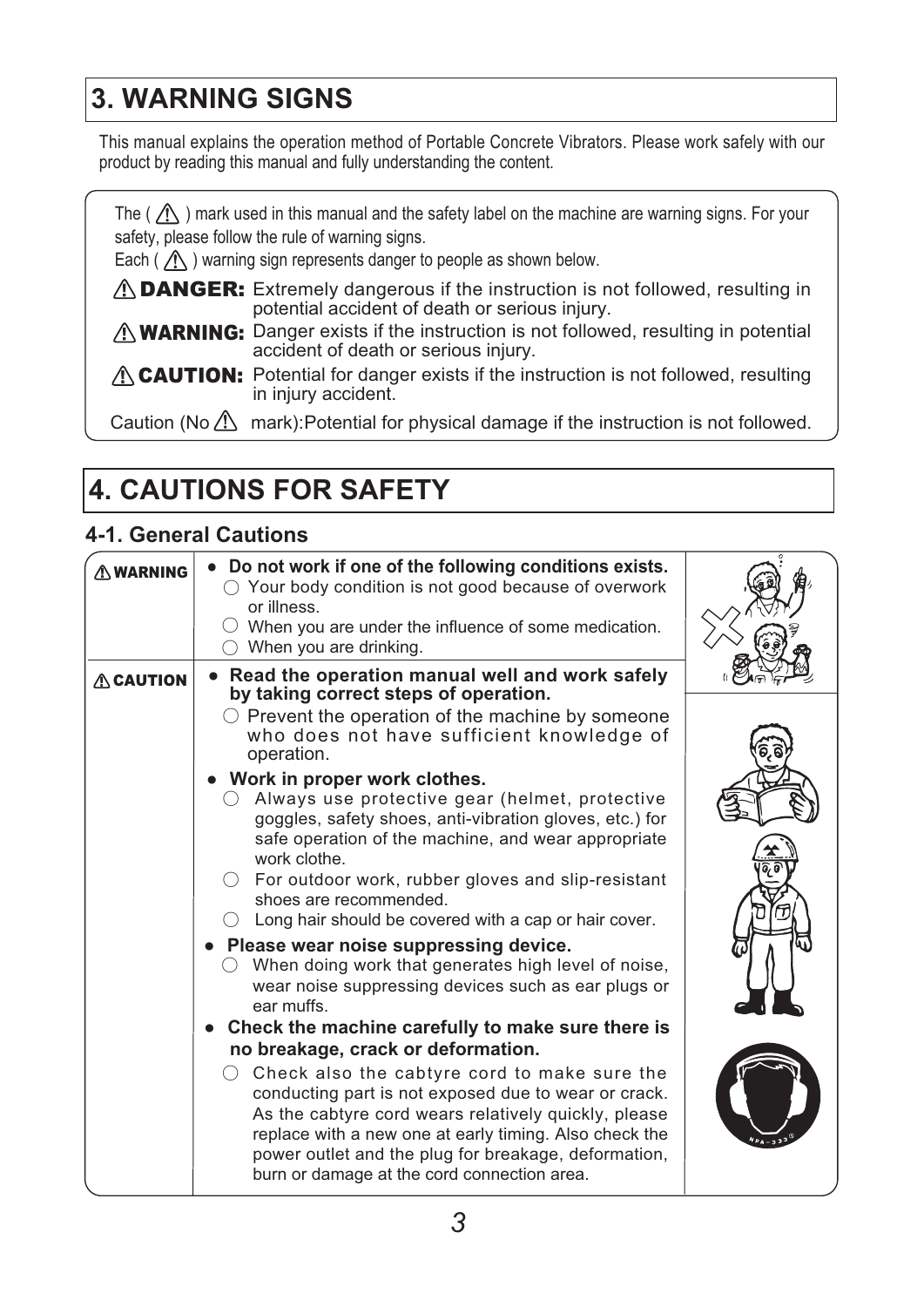| <b>ADANGER</b>  | ○ Check of earth leakage braker.                                                                                                                     |  |
|-----------------|------------------------------------------------------------------------------------------------------------------------------------------------------|--|
|                 | • Because this product is double insulation structure, the setting of earth<br>leakage braker is exempted by a law. But this machine is very         |  |
|                 | dangerous because it's used at a juicy place. Use electric leakage braker                                                                            |  |
|                 | by all means.                                                                                                                                        |  |
|                 | $\triangle$ WARNING OMake sure the switch is turned off.                                                                                             |  |
|                 | . If the machine is plugged without knowing that the switch turned on, the<br>machine starts to operate unexpectedly, causing an accident. The       |  |
|                 | switch is turned on when it pulled trigger, and turned off when separated                                                                            |  |
|                 | trigger.                                                                                                                                             |  |
|                 | • Always check that the switch can be turned on and off by pulling and                                                                               |  |
|                 | separating of the trigger.                                                                                                                           |  |
| <b>AWARNING</b> | ○ Check the assembly of motor and vibration absorber<br>• Before starting, check the cylindrical vibration absorber of the vibrator to               |  |
|                 |                                                                                                                                                      |  |
|                 | make sure it is assembled straight to the front cover (front side closed)                                                                            |  |
|                 | of the motor without any damage.<br>(With MGZ-F100A, the cylindrical vibration absorber is fixed with bolts.)                                        |  |
| <b>AWARNING</b> | ○ Check of the plug and power outlet.                                                                                                                |  |
|                 | · If you experience looseness when the plug is inserted into the outlet, or                                                                          |  |
|                 | if the plug comes off from the outlet, you need some repair. If used with-                                                                           |  |
|                 | out repair, overheating might occur, resulting in an accident.                                                                                       |  |
| <b>CAUTION</b>  | ○(Connection) Extension cord                                                                                                                         |  |
|                 | $\cdot$ Use an (connection) extension cord that is not damaged.                                                                                      |  |
|                 | . If the power source is far away from the machine and you need an<br>extension cord, use the one with sufficient size that allows the flow of       |  |
|                 | necessary current, and try to make the length of the cord as short as                                                                                |  |
|                 | possible for maximum efficiency and trouble free operation of the                                                                                    |  |
|                 | machine.                                                                                                                                             |  |
|                 | • Use the extension cabtyre cord of thickness more than core line 1.25                                                                               |  |
|                 | $mm2$ .                                                                                                                                              |  |
|                 | • As the cord gets longer, the voltage becomes lowered in proportion to                                                                              |  |
|                 | the length, which results in poor motor starting operation and lowering of<br>output. (MGX type can extend approximately 50m at 2 mm <sup>2</sup> .) |  |
|                 | · For outdoor use, use cabtyre cord or cabtyre cable connection                                                                                      |  |
|                 | (extension) cord.                                                                                                                                    |  |

### **4-3. Cautions During Work**

| <b>AWARNING</b>     | Always be alert and pay careful attention to your work.<br>When using the vibrator, work very carefully with careful attention<br>to the operation method, work method and the surrounding<br>condition.<br>Use your common sense.<br>When you are tired, do not use the machine. |  |
|---------------------|-----------------------------------------------------------------------------------------------------------------------------------------------------------------------------------------------------------------------------------------------------------------------------------|--|
| <b>ADANGER</b>      | Avoid sudden start.<br>Do not carry the machine with the switch turned on while<br>connected to the power source.<br>Before plugging, make sure that the switch is turned off.                                                                                                    |  |
| $\triangle$ CAUTION | Do not handle the cord carelessly.<br>$\bullet$<br>Do not pull the cord when trying to unplug it.<br>Do not use the machine by hanging it with the cord.<br>Do not put the cord near heat, oil or sharp corner.                                                                   |  |
| <b>△ DANGER</b>     | Do not use the vibrator that cannot be started or stopped<br>$\bullet$<br>by the operation of the switch.                                                                                                                                                                         |  |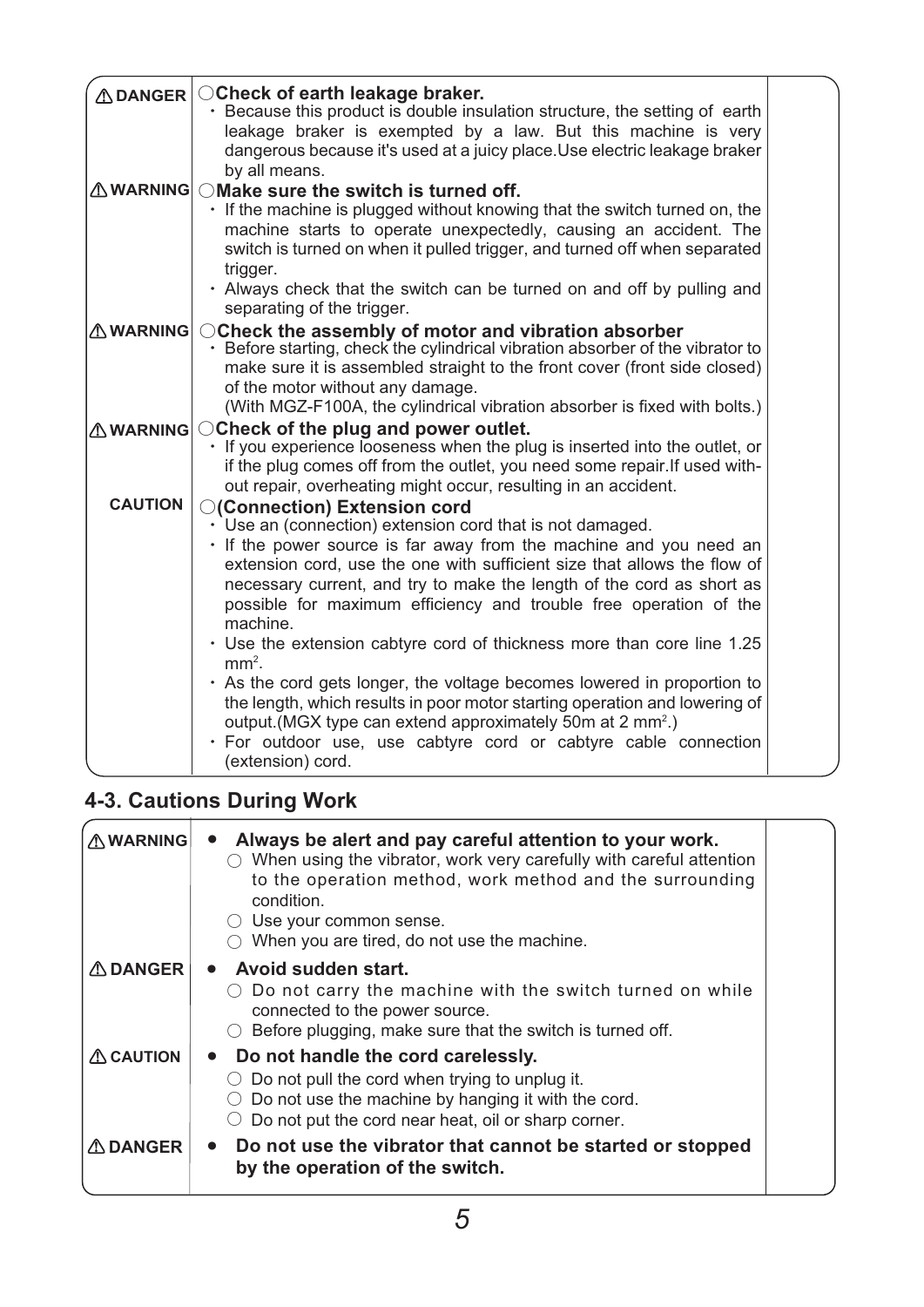| $\triangle$ DANGER<br><b>CAUTION</b> | If you notice abnormal condition of the machine or<br>abnormal noise while using the machine, turn off the<br>switch immediately to stop the machine. Then contact the<br>sales store or the rental store to ask for inspection and<br>repair. Electric leak or fire accident might occur.<br>When not used, always turn off the switch. |  |
|--------------------------------------|------------------------------------------------------------------------------------------------------------------------------------------------------------------------------------------------------------------------------------------------------------------------------------------------------------------------------------------|--|
|                                      | Do not use the machine with abnormal posture.<br>Always secure stable footing and keep good balance.                                                                                                                                                                                                                                     |  |
| <b>AWARNING</b>                      | When working at high location, make sure that there is no<br>one underneath. For safe work, use a safety wire to<br>prevent the fall of the machine.                                                                                                                                                                                     |  |
| <b>AWARNING</b>                      | Do not let children come near the machine.<br>Anyone other than the workers should not be allowed to touch the<br>high frequency vibrator and extension cord.<br>Do not allow anyone other than the workers to come near the<br>work area.                                                                                               |  |
|                                      | <b>4-4. Cautions For Maintenance</b>                                                                                                                                                                                                                                                                                                     |  |
| <b>AWARNING</b>                      | Before inspection and maintenance work, always turn off<br>the switch and unplug from the power outlet.                                                                                                                                                                                                                                  |  |

| I <u>∕'\</u> WARNING | the switch and unplug from the power outlet.                                                                                                                           |  |
|----------------------|------------------------------------------------------------------------------------------------------------------------------------------------------------------------|--|
|                      | • Do maintenance work carefully.                                                                                                                                       |  |
|                      | Check the cord regularly, and if damage is detected, contact the<br>sales store for repair.                                                                            |  |
|                      | $\circ$ If repair is done by someone without proper repair knowledge or<br>skill, the machine will not function properly, and even accident and<br>injury might occur. |  |
|                      | $\circlearrowright$ When using a connection (extension) cord, check it regularly and if<br>damage is detected, replace it with a new one.                              |  |
|                      | Keep the holding part dry and clean all the time. Keep the holding<br>part free of oil and grease.                                                                     |  |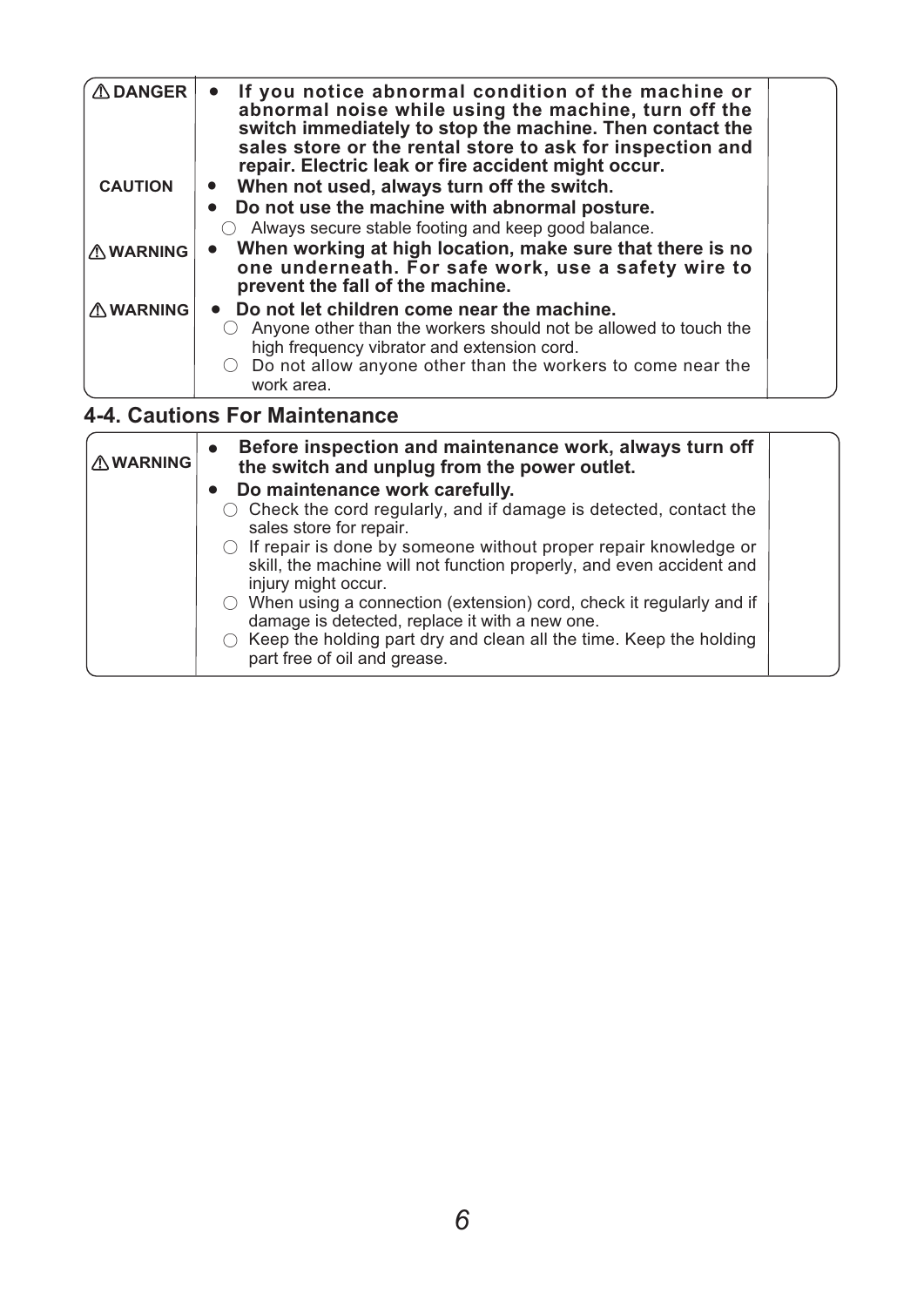#### **4-5. Labeling Position**



| Fig.No. $ $ | Part No.                                            | Part name                                                       | <b>Remark</b> |
|-------------|-----------------------------------------------------|-----------------------------------------------------------------|---------------|
| 103         | NPA-1216<br>9202-12160   Nameplate, Product No./MGZ |                                                                 |               |
| 104         |                                                     | 9201-10460   Nameplate, Combination of caution labels   NP-1046 |               |
| 105         |                                                     | 9201-10550   Nameplate, Double insulation                       | NP-1055       |

#### **4-6. Descriptions Of Symbols Used On Safety Label**

#### 䐟䚷䚷 **Read the instruction manual carefully.** Read the instruction manual before use, and operate the machine safely.

- 䐠 **Do not use in rain (to avoid electrification, short circuit).** Do not use the machine in rain. Do not wash with water. Do not leave the machine in rain without covering. Do not transport the machine in rain without covering.
- 䐡䚷 **Wear ear and eye protection gear**

#### 䐢䚷 **Double insulation**

Double insulation structure. Grounding not required.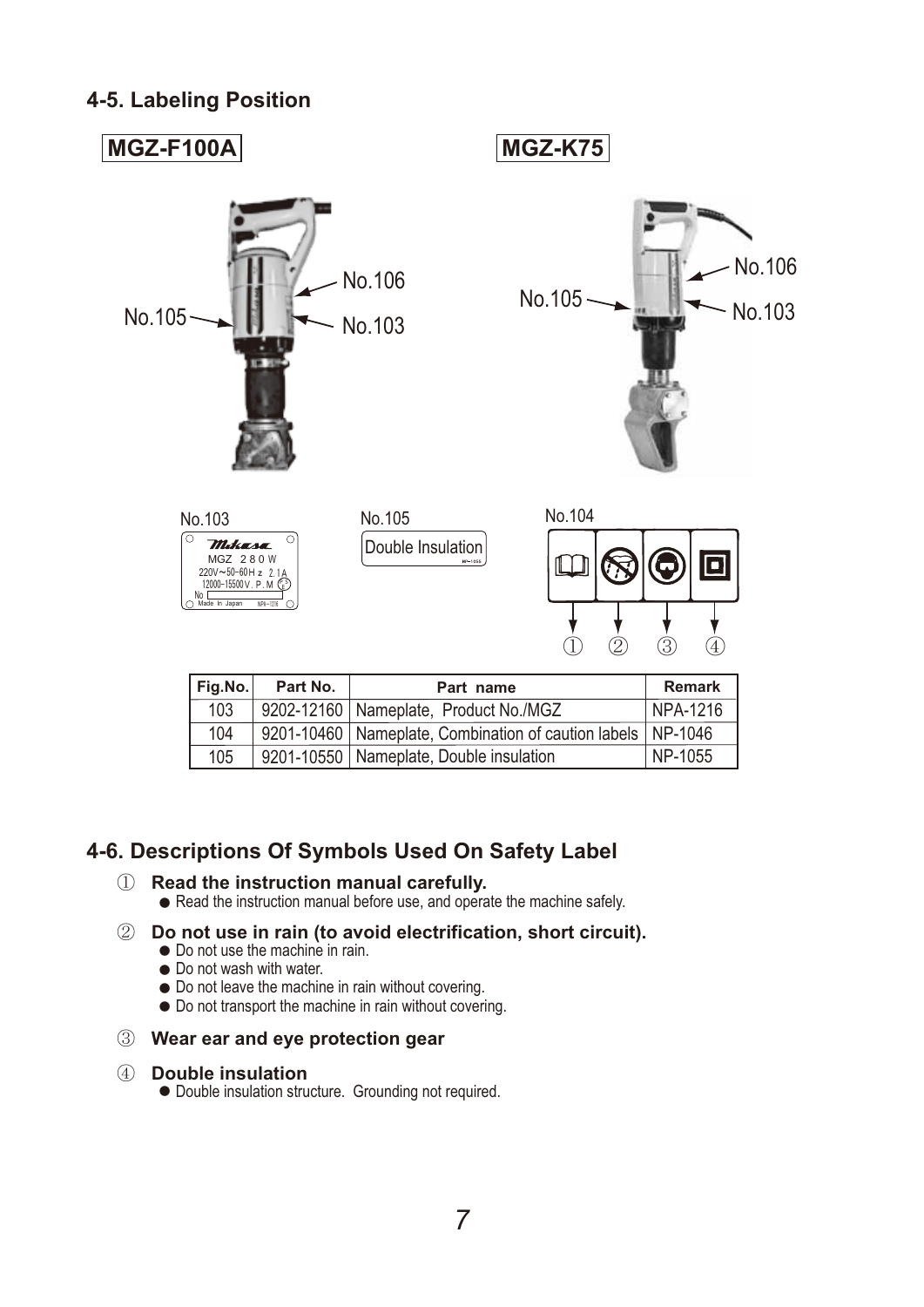

#### **5-2 Specification**

| Model      | Length x Dia.<br>mm) | Vibratoin board<br>size (mm) | Vibration<br>Hz(V.P.M.)               | Use motor<br>(Commutator motor) | Weight <mass><br/>(kg)</mass> |
|------------|----------------------|------------------------------|---------------------------------------|---------------------------------|-------------------------------|
| MGZ-F100Al | $395 \times 78$      | $78 \times 100$              | $166 - 200$<br>$(10,000 \sim 12,000)$ | 280W<br>220V<br>2.1A            | 5.0                           |
| MGZ-K75    | $492 \times 140$     | $70 \times 75$               | $166 - 200$<br>$(10,000 \sim 12,000)$ | 280W<br>220V<br>2.1A            | 5.4                           |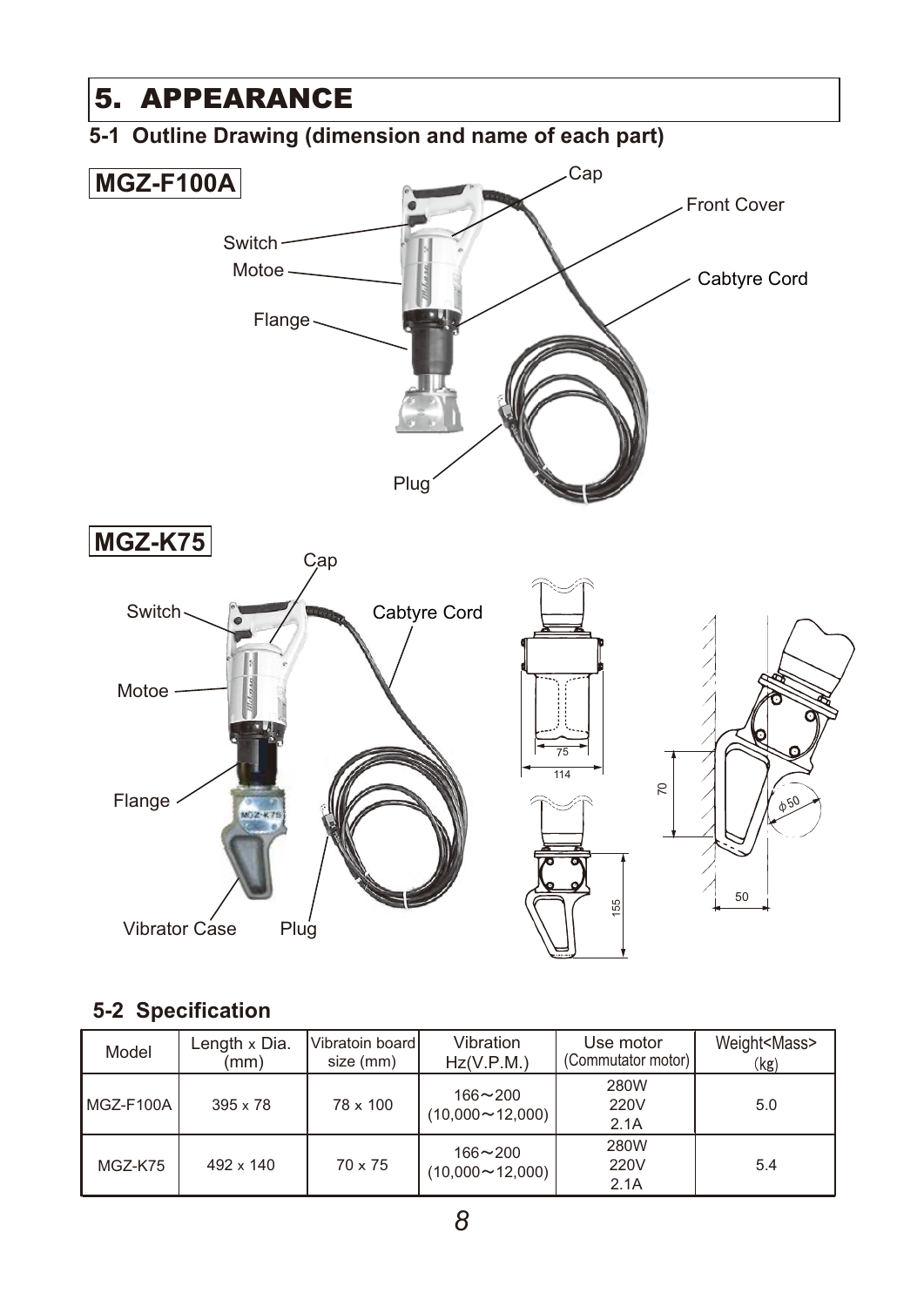## 6. CONCRETE CASTING

#### **Do not put the portable concrete vibrator directly into concrete.** ە

The portable concrete vibrator is a vibrator used from outside, so when using, ۑ press it on the outside of formwork.

#### **MGZ-F100A**

#### **When using, press the vibrating part on the formwork.** ە

- To prevent excessive vibration from being applied, for concrete with slump ۑ of about 12 to 18cm, follow the standard of using at an interval of 30 to 50cm with the length of vibration applied at one site for about 15 seconds.
- While the machine is vibrating, do not hold the vibrating portion directly with ۑ your hand.

#### **MGZ-K75**

- **When using, set the vibration part as wedge shaped part between formwork** ە **and single pipe.**
	- To prevent excessive vibration from being applied, for concrete with slump of ۑ about 12 to 18cm, follow the standard of using at an interval of 1 to 2m with the length of vibration applied at one site for about 30 seconds to 1 minute. Take notice that when using on excessive vibration after the running into formwork of concrete, and after the stopped to move the concrete in formwork, it makes concrete separated off.
	- While the machine is vibrating, do not hold the vibration portion directly with ۑ your hand.
- **When using, do not bend the cylindrical vibration absorber located**  ە **between the motor and vibrating portion. Do not put nor drop a heavy object on the cylindrical vibration absorber.**
- **When moving the vibrator, do not drag the motor holding the Cabtyre**  ە **cord or the vibration portion. Hold the motor handle when moving.**

*9*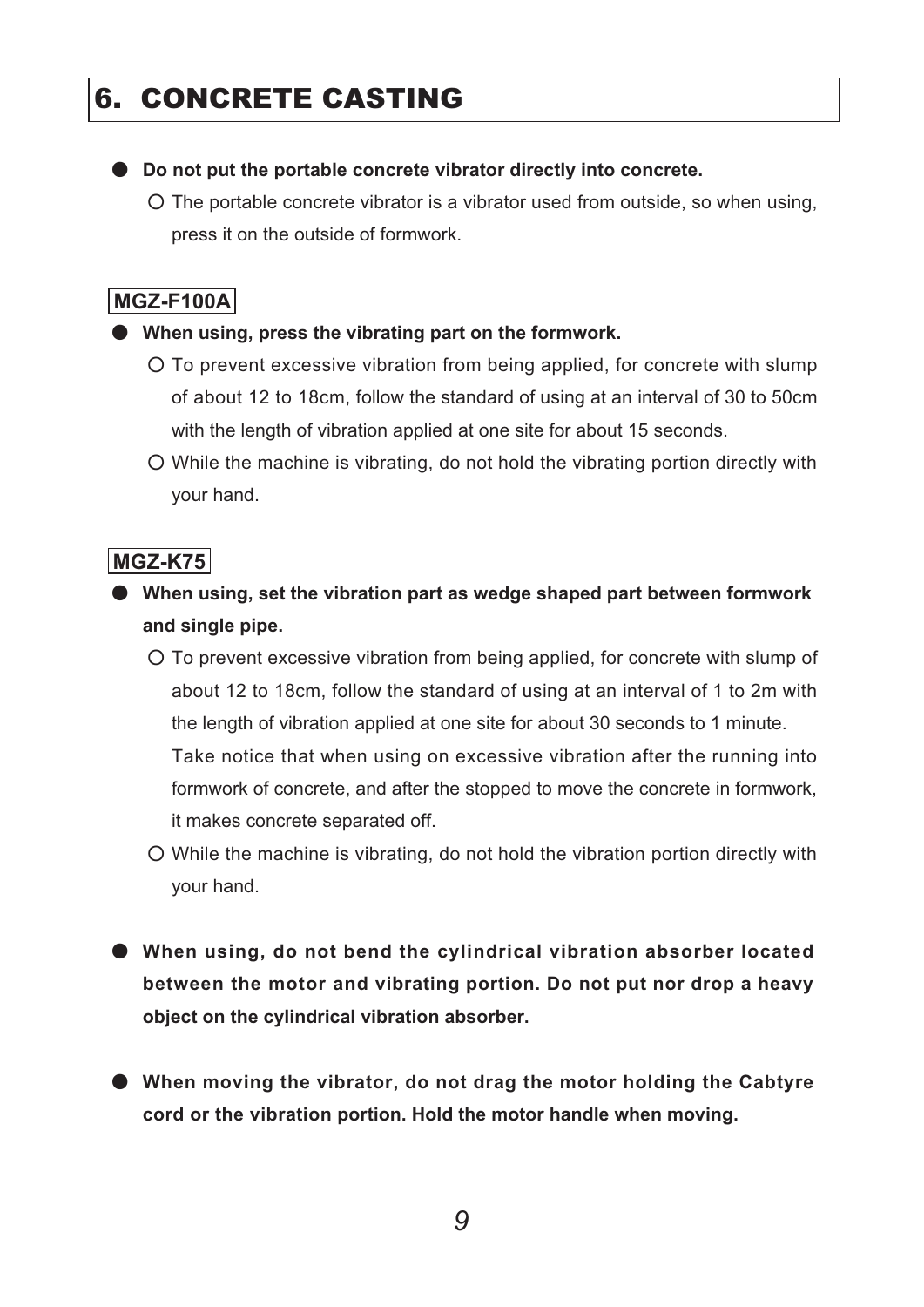## 7. MAINTENANCE AND STORAGE

#### $\bigwedge$  Danger • Always turn off the switch and unplug from the power outlet before starting check or maintenance work.

#### **7-1 Check Of Bolts Used To Fix Parts**

- $\bigcirc$  Regularly check the bolts used to fix parts to see if there is any looseness. If looseness is found, tighten again securely.
- $\bigcirc$  If the machine is used with loosened bolts, an accident leading to injury might occur.

#### **7-2 Remove The Mortar That Has Adhered At The Air Vent (cap).**

 $\bigcirc$  If the air vent is clogged, overheating occurs, which might result in burnout. (Refer to Figure 1)

#### **7-3 Checking Bearing Grease**

- $\circ$  At every 50 to 100 hours, wipe off the old grease at the area where the motor is attached, then apply new grease. (Use grease that contains molybdenum.)
- $\circlearrowright$  At about 200 hours of operation, wipe off the old grease on pinion and gear part inside the vibrator case, then apply about 40g of new grease.

 To disassemble the case, remove the cover at both ends of the case. The assembled pendulum axis can be taken out from one side. Wash inside and the pendulum bearing well. When a new bearing is used, fully fill grease in the bearing. To inside the vibrator case, do not put grease more than necessary.

 $\bigcirc$  Use heat resistant grease that will not be deteriorated by change in temperature. Use [for example, Pyronoc No.2 of Nippon Oil Corporation (previously Nisseki Mitsubishi)].

#### 䟿㻌**Warning** ● 䚷㻌 **For vibrator repair, please contact your distributor.**   $\circlearrowright$  This product complies with the applicable safety requirements. Please do  $\circlearrowright$  For repair, please contact your distributor. ● 䚷㻌 **Check of carbon brush**   $\circlearrowright$  If you notice a drop in motor revolution or lowering of the force, remove  $\circlearrowright$  For MGX model, the carbon brush should be replaced with a new one not try to make alterations. If repair is done by someone without proper knowledge and skill, it might result in the performance of the machine being compromised, and even there might arise a risk of accident or injury. the back cover of the motor to check the wear of carbon brush. when its remaining length is less than 5mm (length of new brush is 12mm). Contact your distributor if you need to replace a carbon brush.

#### Caution ● Make sure to use a MIKASA genuine carbon brush when replacing **the carbon brush with a new one.**